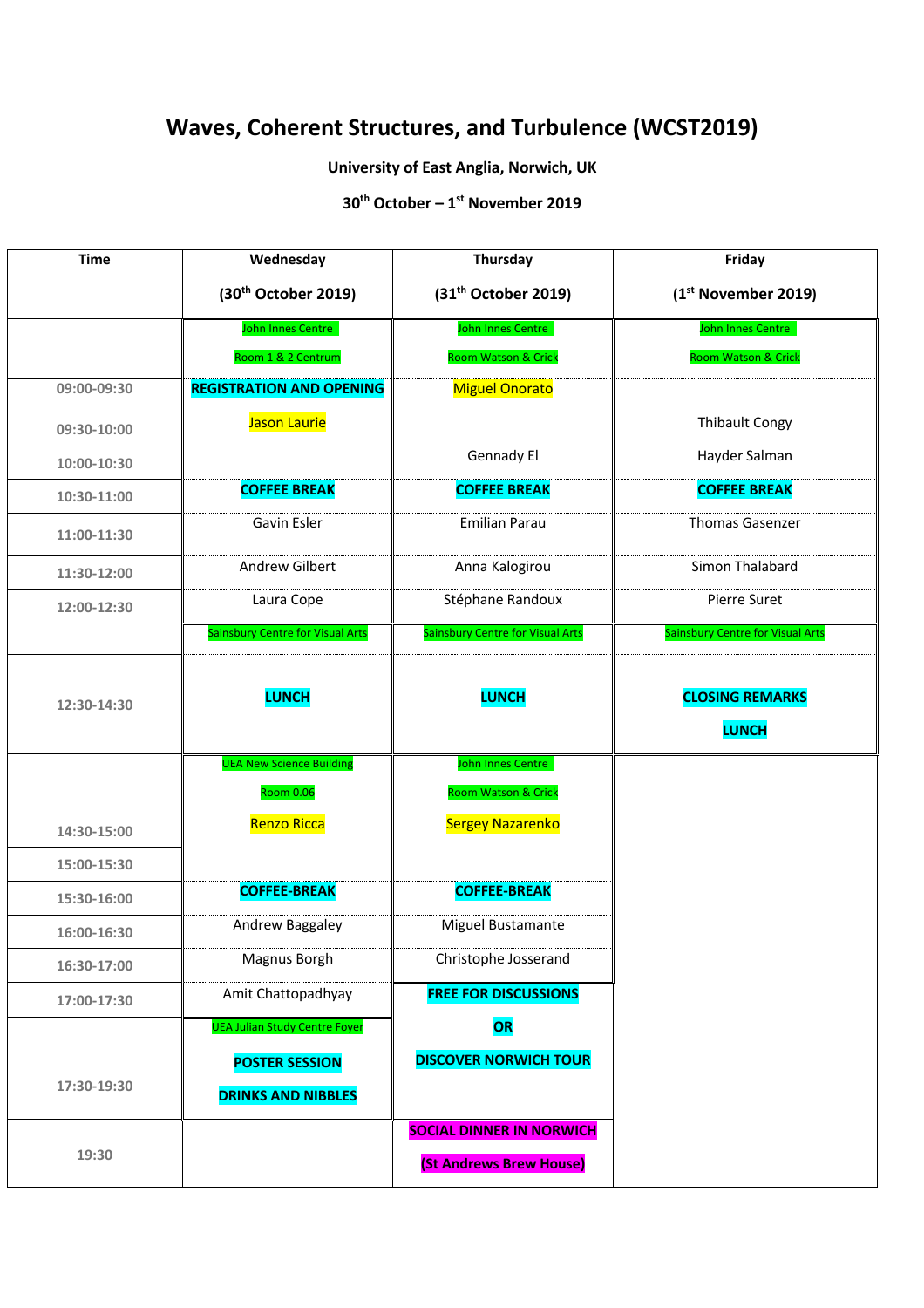#### **Classical vortex dynamics**

| <b>NAME</b>         | <b>PRESENTATION TITLE</b>                                         |
|---------------------|-------------------------------------------------------------------|
| <b>Jason Laurie</b> | An introduction to 2D Turbulence                                  |
| Gavin Esler         | Decaying two-dimensional turbulence undergoes statistical heating |
| Andrew Gilbert      | Fundamentals of vortex dynamics                                   |
| Laura Cope          | Variability of stochastically-driven zonal jets                   |

#### **Nonlinear waves**

| <b>NAME</b>           | <b>PRESENTATION TITLE</b>                                                  |
|-----------------------|----------------------------------------------------------------------------|
|                       |                                                                            |
| <b>Miguel Onorato</b> | Thermalization and conduction in one-dimensional chains: a wave turbulence |
|                       | approach                                                                   |
|                       |                                                                            |
| Gennady El            | Breather gas in the focusing NLS equation: nonlinear spectral theory       |
|                       |                                                                            |
| <b>Emilian Parau</b>  | Nonlinear waves under ice                                                  |
|                       |                                                                            |
| Stéphane Randoux      | Nonlinear propagation of one-dimensional waves: some recent experimental   |
|                       | results                                                                    |
|                       |                                                                            |
| Anna Kalogirou        | Wave amplification phenomena and a novel wave-energy converter             |
|                       |                                                                            |

#### **Wave interactions and turbulence**

| <b>NAME</b>          | <b>PRESENTATION TITLE</b>                                                    |
|----------------------|------------------------------------------------------------------------------|
| Sergey Nazarenko     | Inverse cascade and non-equilibrium condensation in BEC                      |
| Christophe Josserand | Finite-time localized singularities as a mechanism for turbulent dissipation |
| Miguel Bustamante    | Exact discrete resonances in the Fermi-Pasta-Ulam-Tsingou system             |

# **Coherent structures and topological excitations**

| <b>NAME</b>     | <b>PRESENTATION TITLE</b>                                                                 |
|-----------------|-------------------------------------------------------------------------------------------|
| Renzo Ricca     | Quantum vortex dynamics by geometric and topological methods                              |
| Andrew Baggaley | Coarse-grained pressure dynamics in superfluid turbulence                                 |
| Magnus Borgh    | Exploring defect topology and non-Abelian vortices in spinor Bose-Einstein<br>condensates |

### **Talks with overlapping themes**

| <b>NAME</b>     | <b>PRESENTATION TITLE</b>                                      |  |
|-----------------|----------------------------------------------------------------|--|
| Thomas Gasenzer | Universal dynamics and nonthermal fixed points in Bose systems |  |